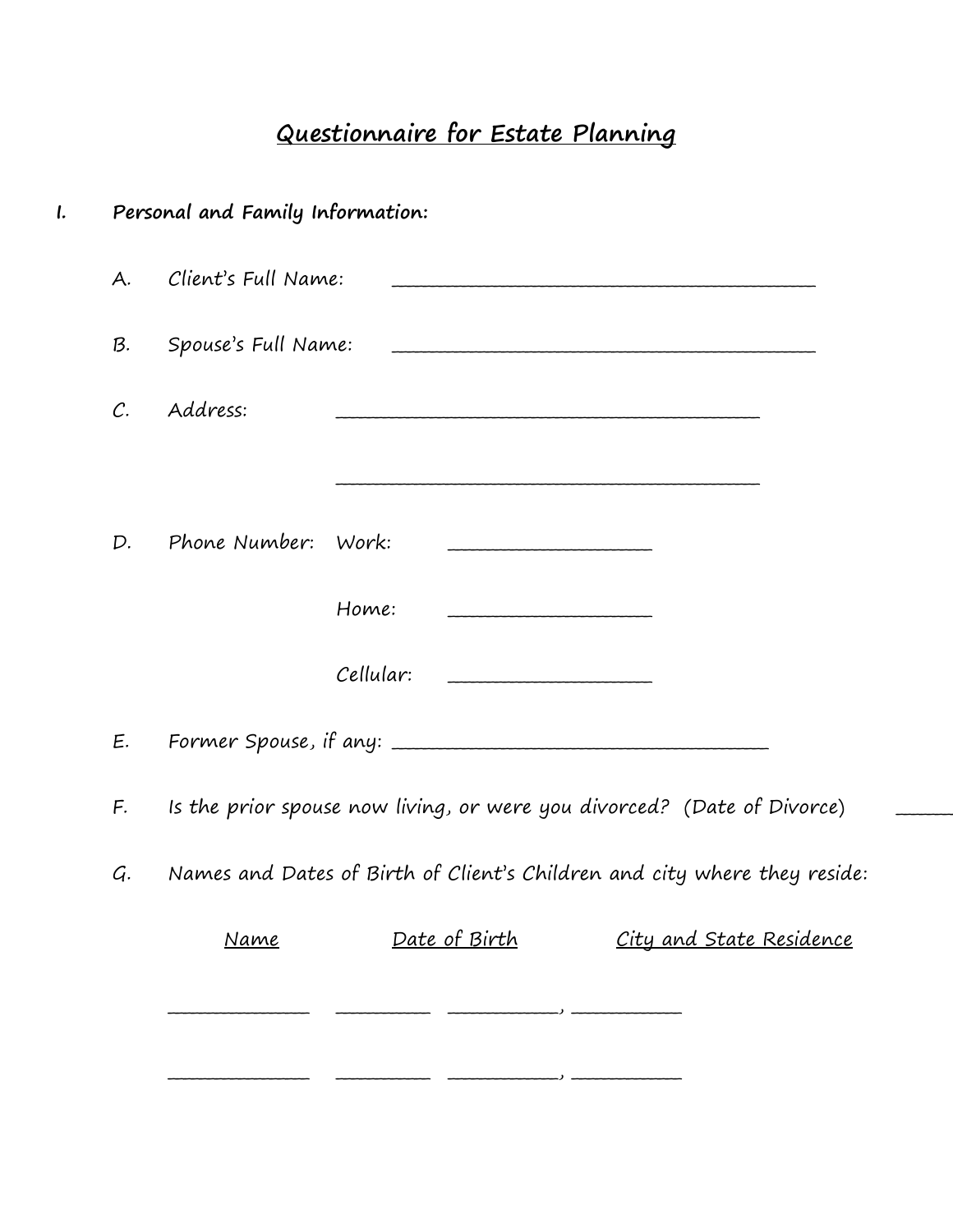- Are you and your spouse both U.S. Citizens? H.
- Other important personal information (i.e., long-term medical problem,  $\mathfrak{l}$ .  $etc.$ ):

## Financial Assets:  $II.$

- Real Property A.
	- Address of Personal Residence:  $1.$ How Title is Held: Estimated Fair Market Value: Mortgage Balance: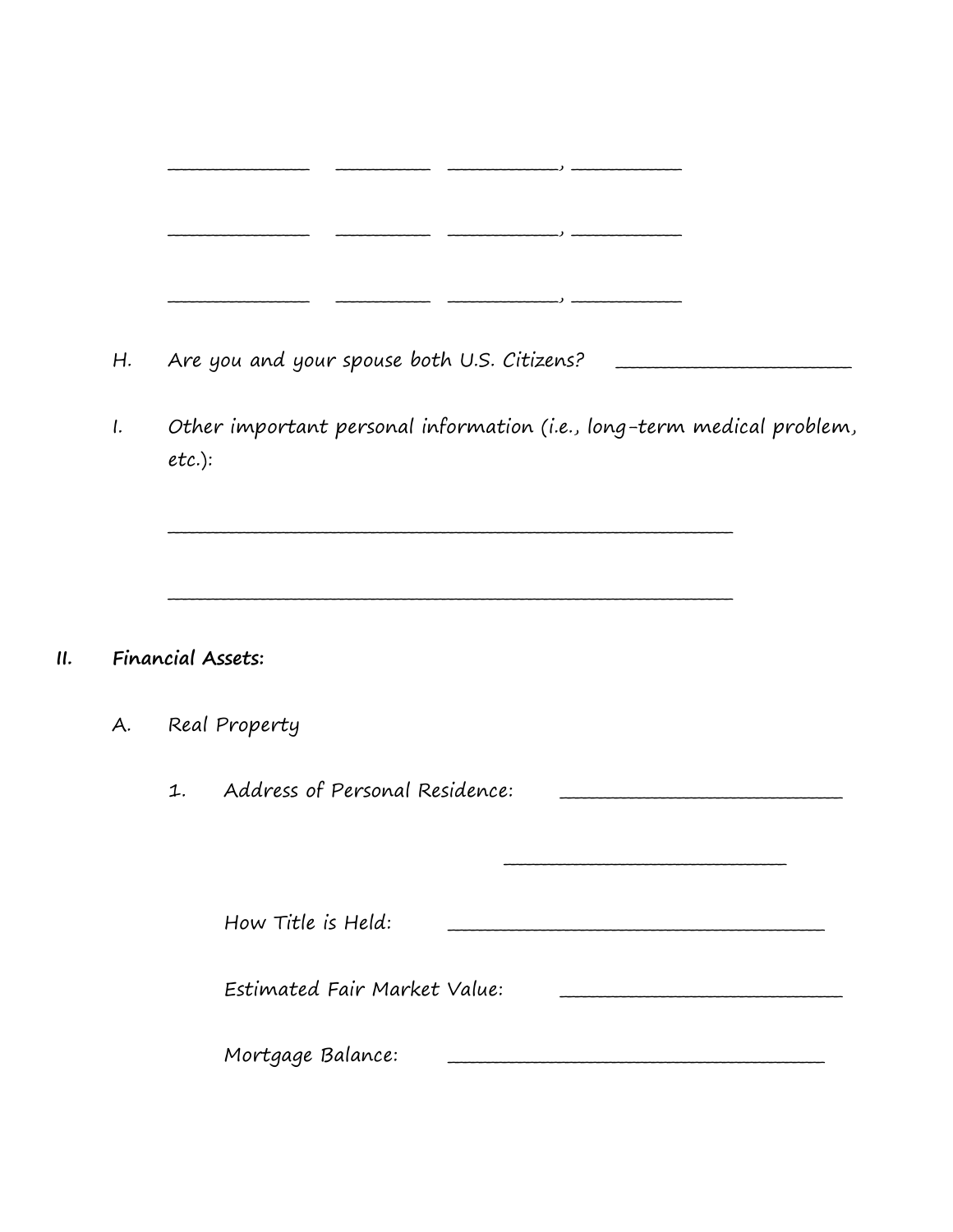| 2. | Address of Other Residence or                               |
|----|-------------------------------------------------------------|
|    | Vacation Home:                                              |
|    |                                                             |
|    |                                                             |
|    |                                                             |
|    | How Title is Held:                                          |
|    |                                                             |
|    | Estimated Fair Market Value:                                |
|    |                                                             |
|    | Mortgage Balance:                                           |
|    |                                                             |
| 3. | Address of Other Real Property:                             |
|    |                                                             |
|    |                                                             |
|    |                                                             |
|    | How Title is Held:                                          |
|    |                                                             |
|    | Estimated Fair Market Value:                                |
|    |                                                             |
|    | Mortgage Balance:                                           |
|    |                                                             |
|    |                                                             |
| 4. | Property held jointly with any other person or partnership: |
|    |                                                             |

B. Cash and Deposits (account numbers and name and address of bank or financial institution):

\_\_\_\_\_\_\_\_\_\_\_\_\_\_\_\_\_\_\_\_\_\_\_\_\_\_\_\_\_\_\_\_\_\_\_\_\_\_\_\_\_\_\_\_\_\_\_\_\_\_\_\_\_\_\_\_\_\_\_\_\_\_\_\_\_\_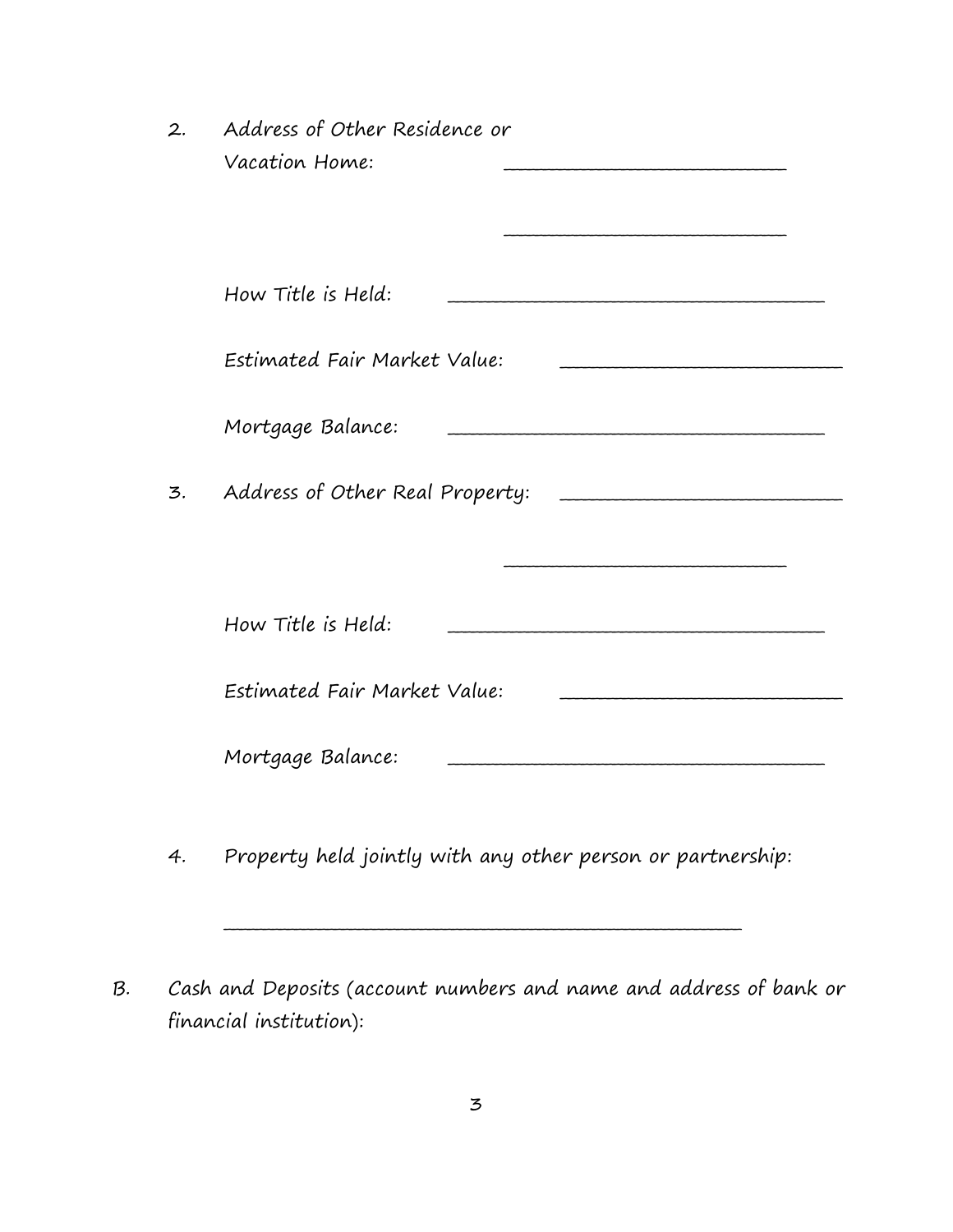|                | $(1)$ Checking:  |                                        |
|----------------|------------------|----------------------------------------|
|                | (2) Savings:     |                                        |
|                | (3) Certificates |                                        |
|                | $(4)$ Other:     |                                        |
| $\mathcal{C}.$ |                  | Pensions, Profit Sharing, IRAs, ESOPs: |
|                |                  | (1) Pension Plan/Profit Sharing Plan:  |
|                | (You):           |                                        |
|                | Value:           | .                                      |
|                | (Spouse):        |                                        |
|                | Value:           |                                        |
|                |                  |                                        |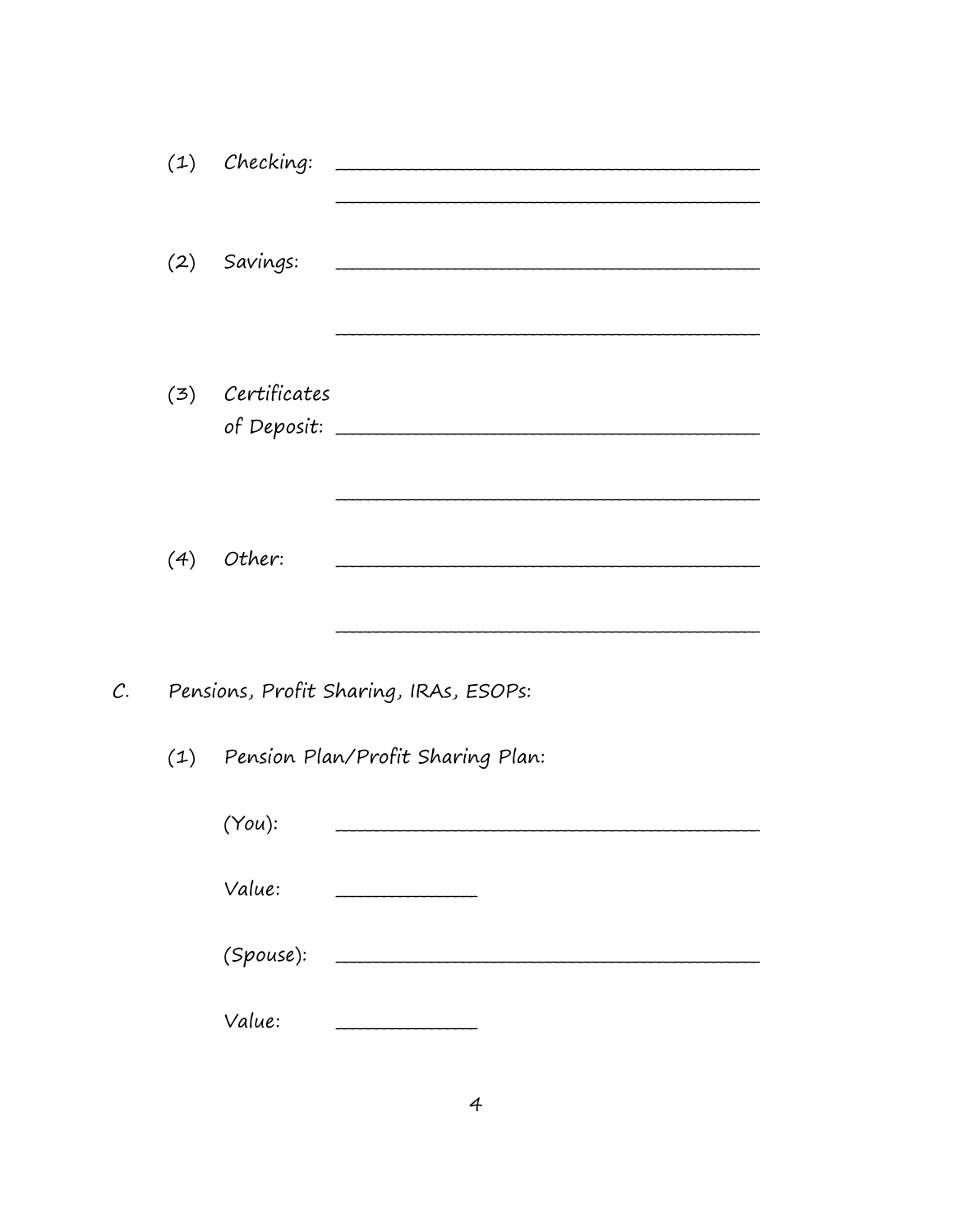(2) Retirement or Other Plans:

|    | $(You)$ :  |                           |
|----|------------|---------------------------|
|    | Value:     |                           |
|    | (Spouse):  |                           |
|    | Value:     |                           |
| D. | Insurance: |                           |
|    |            | $(1)$ You: Insurance Co.: |
|    |            |                           |
|    |            | Face Value:               |
|    |            | Cash Value:               |
|    |            |                           |
|    |            | Beneficiaries:            |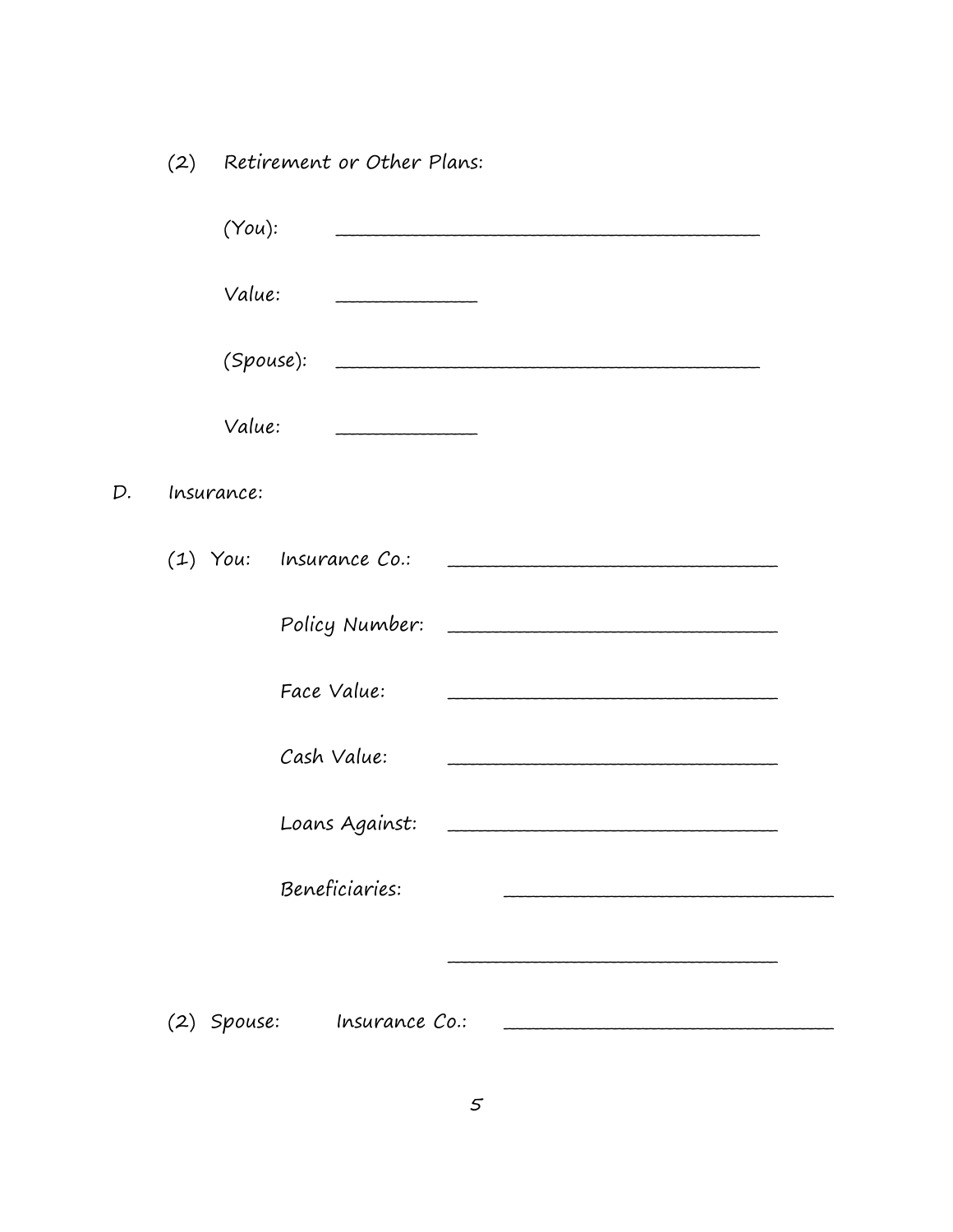| Policy No.:         |                     |  |
|---------------------|---------------------|--|
| Face Value:         |                     |  |
| Cash Value:         |                     |  |
| Loans Against:      |                     |  |
| Beneficiaries:      |                     |  |
|                     |                     |  |
| Investment Assets:  |                     |  |
| (1) Stocks/Bonds:   |                     |  |
| Owner:              |                     |  |
|                     | Name of Stock/Bond: |  |
|                     |                     |  |
| Owner:              |                     |  |
| Name of Stock/Bond: |                     |  |

E.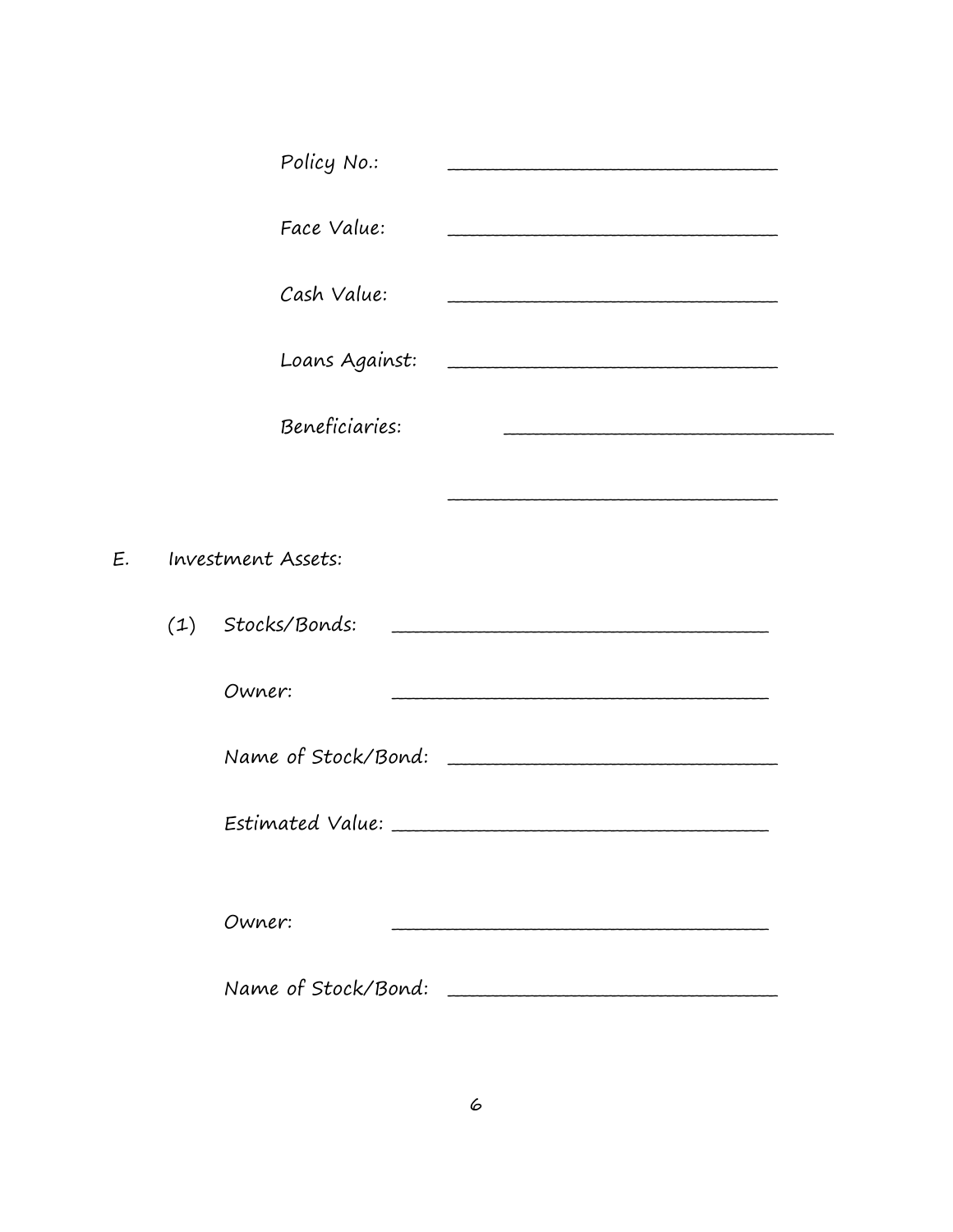Estimated Value: Estimated Value:

- Automobiles (make, year, value, lien, how title is held): F.
	- $(1)$  $(2)$
	- $(3)$
- G. Significant Personal Property (i.e., furniture, art, jewelry, antiques, collections, etc.):
	- $(1)$  $(2) \qquad \qquad \overbrace{\qquad \qquad }$  $(3)$  $(4)$  $(5)$
- Current Affiliation with Any Trusts:  $III.$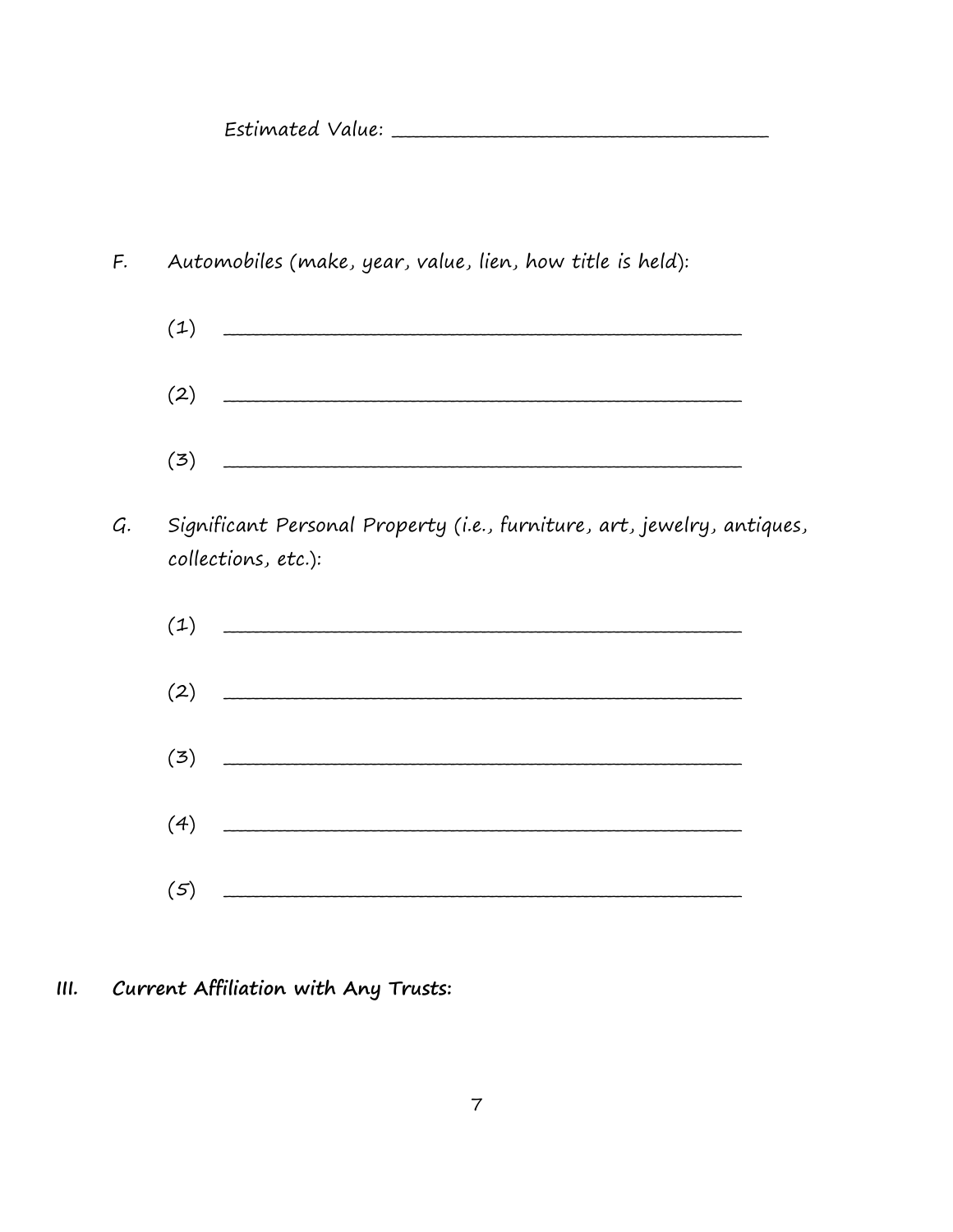Please identify any trusts with which you are associated:

| Name of Trust:        |
|-----------------------|
| Date Formed:          |
| Trustees:             |
| Beneficiaries:        |
| Significant Terms:    |
|                       |
|                       |
| Assets Held by Trust: |
|                       |
|                       |
|                       |

Other Current or Future Assets and Liabilities (notes receivable, business  $B.$ interests, anticipated inheritances):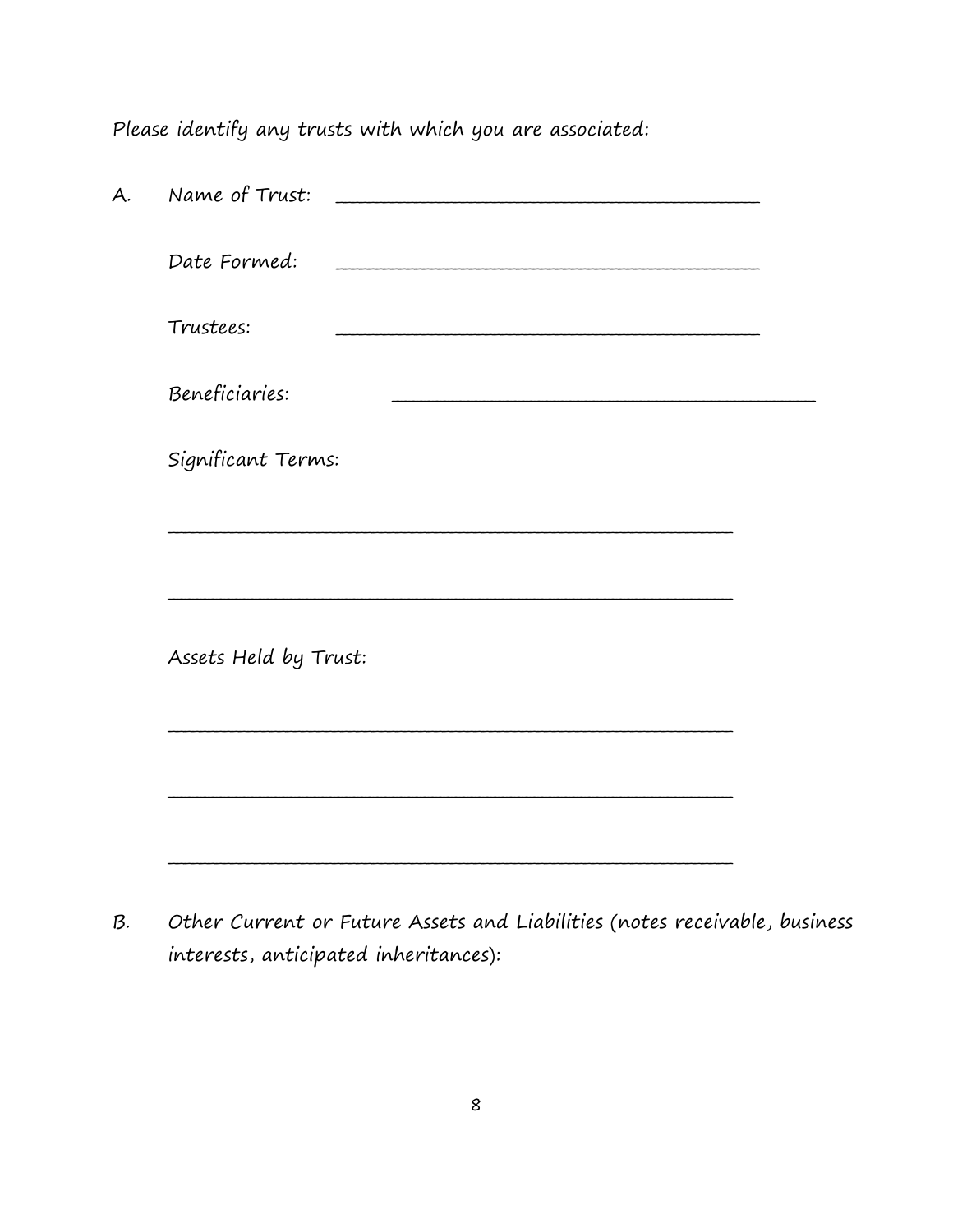Please identify any significant assets or liabilities you anticipate in the future: \_\_\_\_\_\_\_\_\_\_\_\_\_\_\_\_\_\_\_\_\_\_\_\_\_\_\_\_\_\_\_\_\_\_\_\_\_\_\_\_\_\_\_\_\_\_\_\_\_\_\_\_\_\_\_\_\_\_\_\_\_\_\_\_\_\_\_\_\_\_\_\_ \_\_\_\_\_\_\_\_\_\_\_\_\_\_\_\_\_\_\_\_\_\_\_\_\_\_\_\_\_\_\_\_\_\_\_\_\_\_\_\_\_\_\_\_\_\_\_\_\_\_\_\_\_\_\_\_\_\_\_\_\_\_\_\_\_\_\_\_\_\_\_\_ \_\_\_\_\_\_\_\_\_\_\_\_\_\_\_\_\_\_\_\_\_\_\_\_\_\_\_\_\_\_\_\_\_\_\_\_\_\_\_\_\_\_\_\_\_\_\_\_\_\_\_\_\_\_\_\_\_\_\_\_\_\_\_\_\_\_\_\_\_\_\_\_ IV. Guardians, Executors, Trustees, and Attorney-in-Fact: A. Guardians of Minor Children (must be 18 year of age or older) (1) If you have minor children, whom do you desire to be their guardian? (Name and Address): \_\_\_\_\_\_\_\_\_\_\_\_\_\_\_\_\_\_\_\_\_\_\_\_\_\_\_\_\_\_\_\_\_\_\_\_\_\_\_\_\_\_\_\_\_\_\_\_\_\_\_\_\_\_\_\_\_\_\_\_\_\_\_\_\_\_ \_\_\_\_\_\_\_\_\_\_\_\_\_\_\_\_\_\_\_\_\_\_\_\_\_\_\_\_\_\_\_\_\_\_\_\_\_\_\_\_\_\_\_\_\_\_\_\_\_\_\_\_\_\_\_\_\_\_\_\_\_\_\_\_\_\_  $(2)$  Successor Guardian(s):  $\qquad \qquad \qquad$ \_\_\_\_\_\_\_\_\_\_\_\_\_\_\_\_\_\_\_\_\_\_\_\_\_\_\_\_\_\_\_\_\_\_\_\_\_\_\_\_\_\_\_\_\_\_\_\_\_\_\_\_\_\_\_\_\_\_\_\_\_\_\_\_\_\_ B. Personal Representative (1) Name and Address of Personal Representative (Executor) (Person who winds-up your estate at your death; Must be 21 year of age):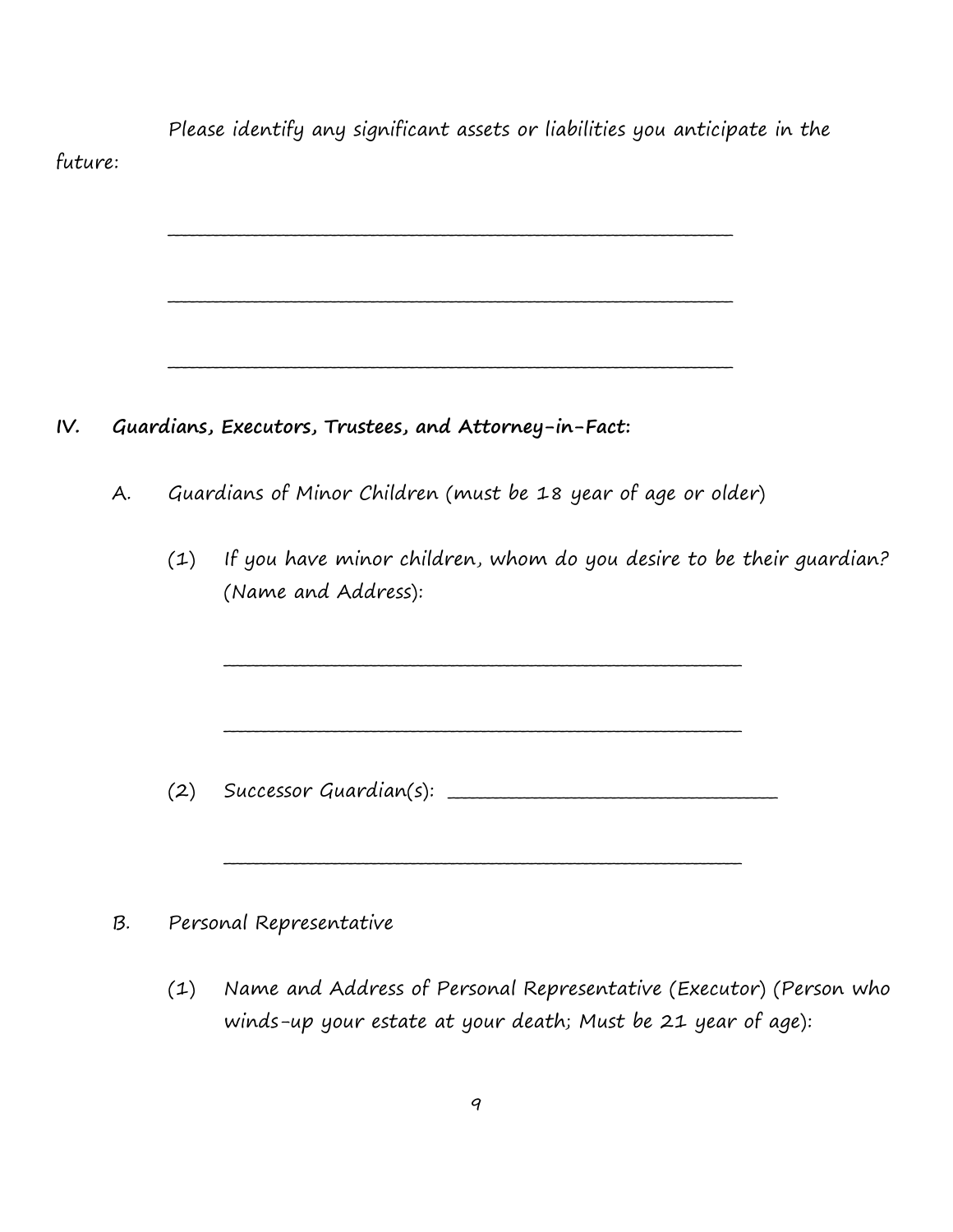| C. | Trustee |                                                                                                  |  |
|----|---------|--------------------------------------------------------------------------------------------------|--|
|    |         | (1) Name and Address of Trustee (Person who administers any trusts<br>established by your Will): |  |
|    |         |                                                                                                  |  |
|    |         | (2) Successor Trustee:                                                                           |  |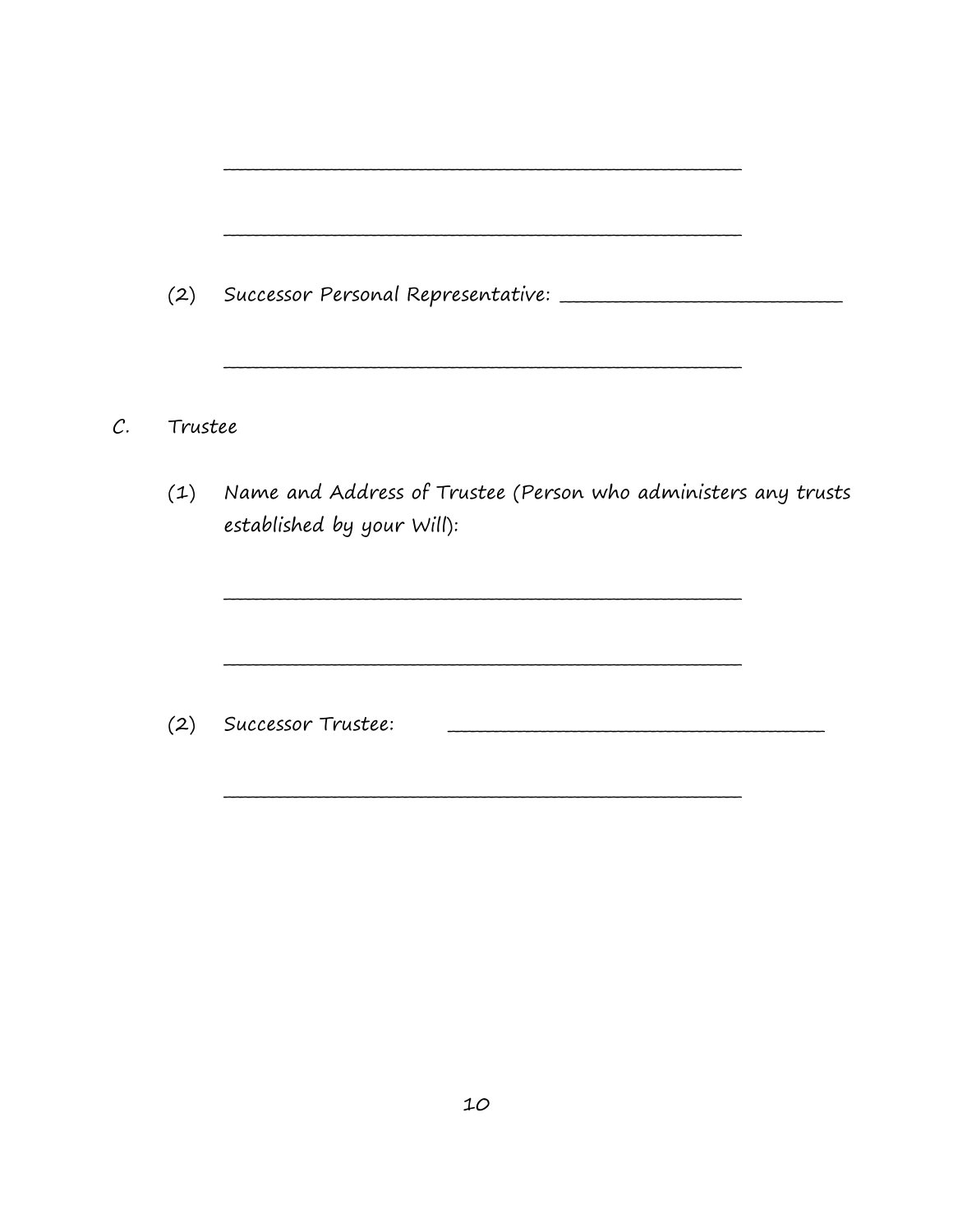- D. Financial Attorney-in-Fact
	- (1) Name and Address of Person to Whom You Will Give a Durable Power of Attorney (Person to act in your name in financial matters if you become incapacitated):

\_\_\_\_\_\_\_\_\_\_\_\_\_\_\_\_\_\_\_\_\_\_\_\_\_\_\_\_\_\_\_\_\_\_\_\_\_\_\_\_\_\_\_\_\_\_\_\_\_\_\_\_\_\_\_\_\_\_\_\_\_\_\_\_\_\_

\_\_\_\_\_\_\_\_\_\_\_\_\_\_\_\_\_\_\_\_\_\_\_\_\_\_\_\_\_\_\_\_\_\_\_\_\_\_\_\_\_\_\_\_\_\_\_\_\_\_\_\_\_\_\_\_\_\_\_\_\_\_\_\_\_\_

\_\_\_\_\_\_\_\_\_\_\_\_\_\_\_\_\_\_\_\_\_\_\_\_\_\_\_\_\_\_\_\_\_\_\_\_\_\_\_\_\_\_\_\_\_\_\_\_\_\_\_\_\_\_\_\_\_\_\_\_\_\_\_\_\_\_

\_\_\_\_\_\_\_\_\_\_\_\_\_\_\_\_\_\_\_\_\_\_\_\_\_\_\_\_\_\_\_\_\_\_\_\_\_\_\_\_\_\_\_\_\_\_\_\_\_\_\_\_\_\_\_\_\_\_\_\_\_\_\_\_\_\_

\_\_\_\_\_\_\_\_\_\_\_\_\_\_\_\_\_\_\_\_\_\_\_\_\_\_\_\_\_\_\_\_\_\_\_\_\_\_\_\_\_\_\_\_\_\_\_\_\_\_\_\_\_\_\_\_\_\_\_\_\_\_\_\_\_\_

\_\_\_\_\_\_\_\_\_\_\_\_\_\_\_\_\_\_\_\_\_\_\_\_\_\_\_\_\_\_\_\_\_\_\_\_\_\_\_\_\_\_\_\_\_\_\_\_\_\_\_\_\_\_\_\_\_\_\_\_\_\_\_\_\_\_

- (2) Successor Financial Attorney-in-Fact:
- E. Medical Attorney-in-Fact
	- (1) Name and Address of Person to Whom You Will Give a Medical Power of Attorney in the event you become incapacitated:

- (2) Successor Financial Attorney-in-Fact:
- V. Dispositive Provisions: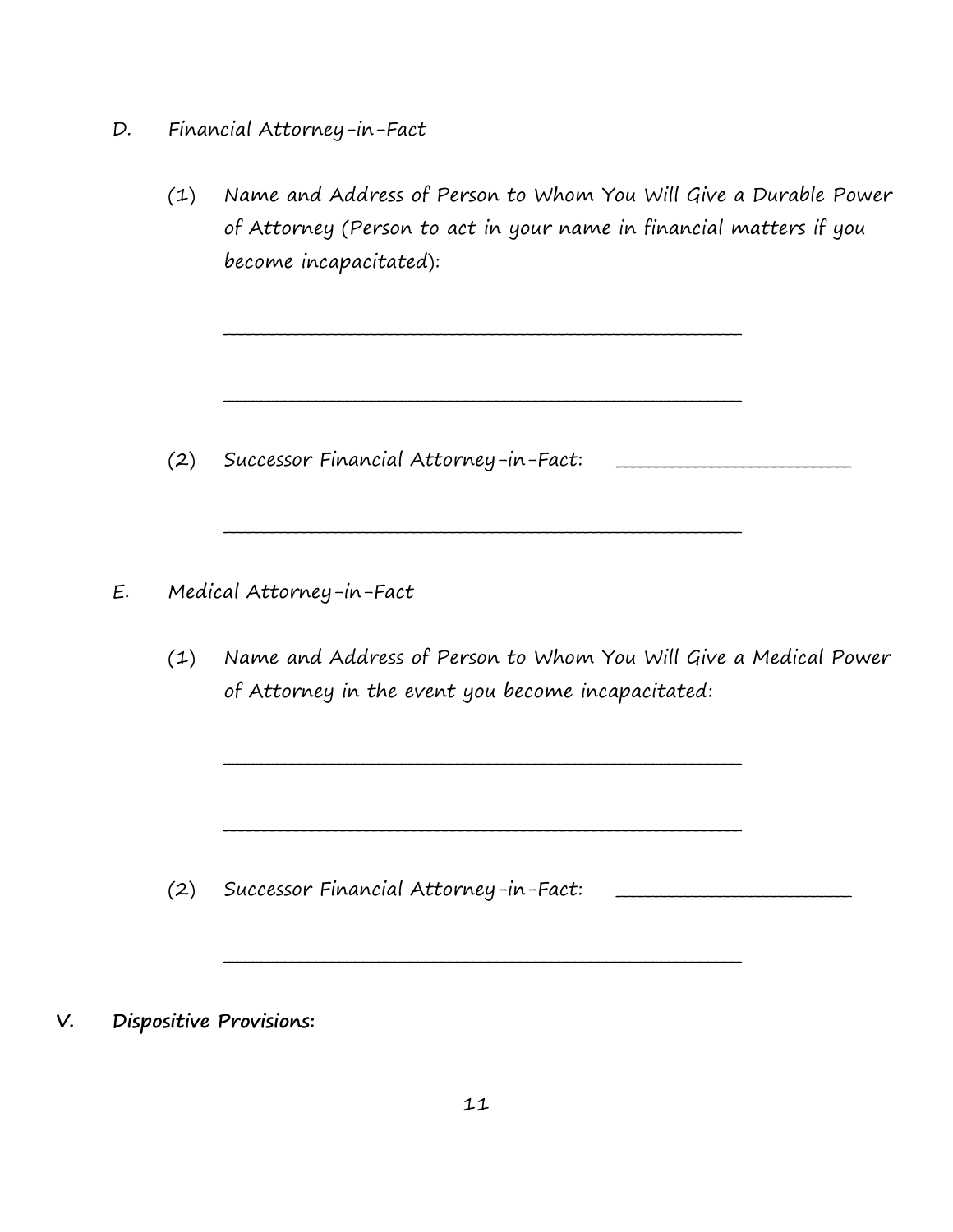A. Specific Requests

Do you have any property which you would like to give to any specific person? If so, please describe:

\_\_\_\_\_\_\_\_\_\_\_\_\_\_\_\_\_\_\_\_\_\_\_\_\_\_\_\_\_\_\_\_\_\_\_\_\_\_\_\_\_\_\_\_\_\_\_\_\_\_\_\_\_\_\_\_\_\_\_\_\_\_\_\_\_\_\_\_\_\_\_\_

\_\_\_\_\_\_\_\_\_\_\_\_\_\_\_\_\_\_\_\_\_\_\_\_\_\_\_\_\_\_\_\_\_\_\_\_\_\_\_\_\_\_\_\_\_\_\_\_\_\_\_\_\_\_\_\_\_\_\_\_\_\_\_\_\_\_\_\_\_\_\_\_

\_\_\_\_\_\_\_\_\_\_\_\_\_\_\_\_\_\_\_\_\_\_\_\_\_\_\_\_\_\_\_\_\_\_\_\_\_\_\_\_\_\_\_\_\_\_\_\_\_\_\_\_\_\_\_\_\_\_\_\_\_\_\_\_\_\_\_\_\_\_\_\_

\_\_\_\_\_\_\_\_\_\_\_\_\_\_\_\_\_\_\_\_\_\_\_\_\_\_\_\_\_\_\_\_\_\_\_\_\_\_\_\_\_\_\_\_\_\_\_\_\_\_\_\_\_\_\_\_\_\_\_\_\_\_\_\_\_\_\_\_\_\_\_\_

B. Please describe how you would like your property distributed at your death:

C. If you have children under age 18, a trust may be used in your estate planning.

(1) At what age(s) would you like trust assets distributed to your

\_\_\_\_\_\_\_\_\_\_\_\_\_\_\_\_\_\_\_\_\_\_\_\_\_\_\_\_\_\_\_\_\_\_\_\_\_\_\_\_\_\_\_\_\_\_\_\_\_\_\_\_\_\_\_\_\_\_\_\_\_\_\_\_\_\_

children? \_\_\_\_\_\_

(2) What are some of the things you feel are important for the successor Trustee to use the assets of your trust to benefit your children? (i.e., sports, music, college, car, wedding celebration, first home, etc.)